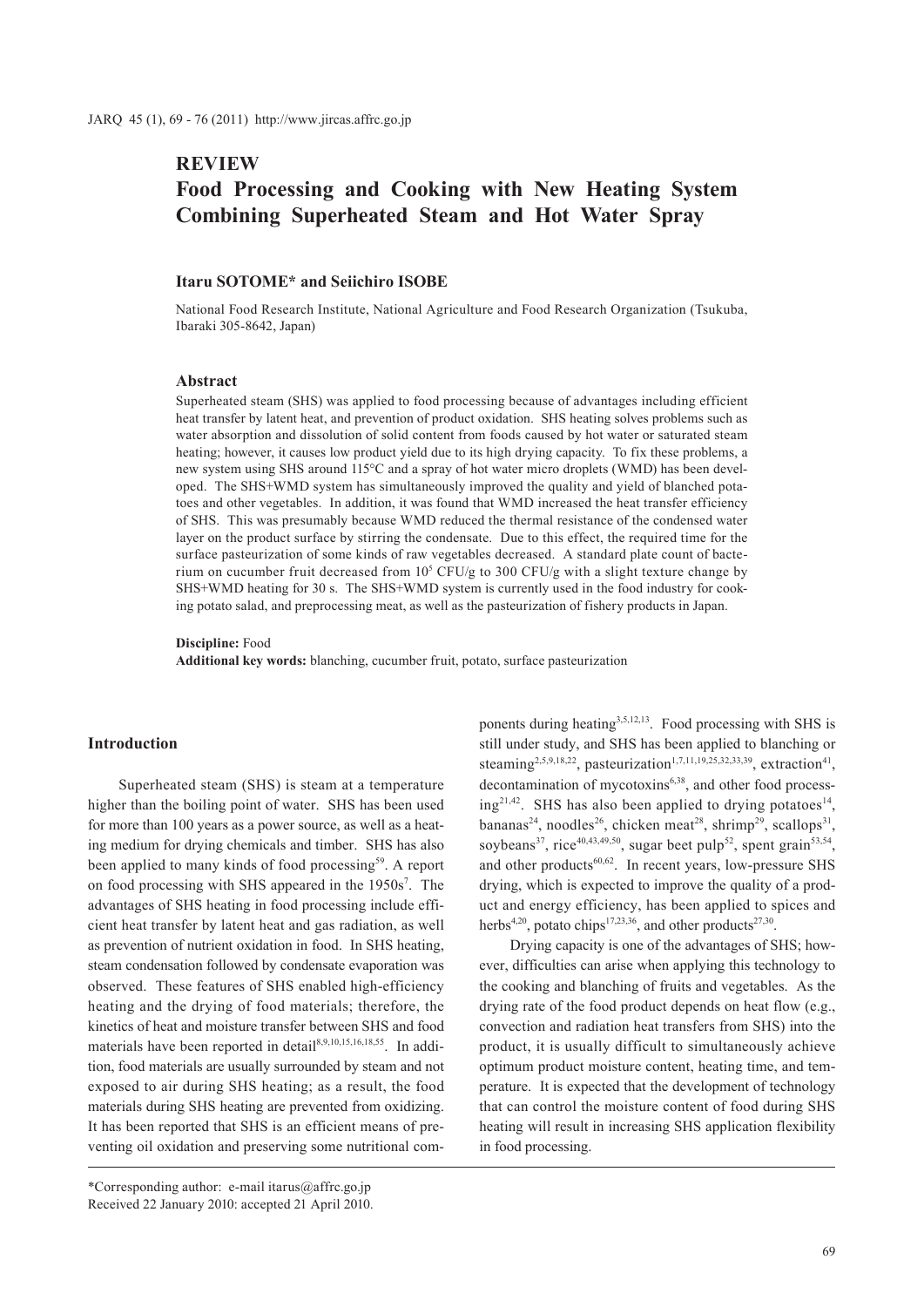#### I. Sotome & S. Isobe

To prevent food materials from drying during SHS heating, we have developed a food processing system using a combination of SHS and a spray of hot water micro droplets (WMD). In the SHS+WMD system, pressurized boiling water and steam (120 to 140°C) was sprayed under atmospheric pressure through a nozzle onto the food. The steam temperature inside the heating chamber was maintained at 115 to 120°C and water droplets were suspended in SHS. Using this system, the moisture content of food materials could be controlled through regulation of WMD. In addition, it was found that the heat transfer from SHS was enhanced by the presence of WMD<sup>45</sup>.

In this paper, we will introduce the applications of the SHS+WMD system for blanching potatoes and the surface pasteurization of cucumber fruit. Furthermore, we will introduce recent applications of the SHS+WMD system in food industries and cooking in Japan.

### **Description of the SHS+WMD system**

Figure 1 is a schematic drawing of the SHS+WMD generator<sup>48</sup>. In this system, water is pumped into a copper pipe (internal diameter  $4 \sim 6$  mm). The water is heated, and it boils inside the copper pipe under high pressure (0.2 to 0.4 MPa). The boiling water and steam are subsequently sprayed through a nozzle. The steam discharged through the nozzle is throttled and becomes SHS. The hot water is atomized with the nozzle and is suspended as micro droplets of hot water in SHS. The water droplets finally evaporate and absorb the heat of SHS. However, the temperature of



**Fig. 1. Principle of superheated steam containing micro droplets of hot water (SHS+WMD)**

1. Panel heater, 2. Copper pipe, 3. Hot water, 4. Steam, 5. Nozzle, 6. Micro droplets of hot water, 7. Food sample.

SHS is maintained by heaters installed inside the heating chamber. The mixture of SHS and WMD is consequently maintained by spraying steam and water droplets. The pressure inside the heating chamber is almost atmospheric, since a portion of the steam fortified by the evaporation of droplets and supplied by the nozzle is exhausted through an outlet.

The water inside the copper pipe is heated by electric heaters or steam supplied by an external boiler. In a system using an electric heater, the copper pipe and heating wires are embedded in aluminum panels. The aluminum panels are installed inside the heating chamber of the system (Fig. 2). The copper pipe from the panel is connected to a manifold equipped with spray nozzles. The heaters inside the aluminum panels are also used for maintaining SHS temperature inside the heating chamber. In a system using an external boiler, the water inside the copper pipe is heated by the steam from the external boiler through a heat exchanger. Some electric heaters are installed inside the heating chamber to maintain SHS temperature.

In the SHS+WMD system, the moisture content and other attributes of the products are affected by the amount of WMD in SHS. Therefore, the WMD flow rate should be regulated appropriately for each product or for each heating purpose. The flow rates of SHS and WMD from the nozzle can be determined by measuring the internal pressure of the spray nozzle<sup>48</sup>. First, the total flow rate  $(G<sub>total</sub>)$  of SHS and WMD is obtained from the pump setting. Second, the SHS flow rate  $(G<sub>SHS</sub>)$  is given by the following equation:

$$
G_{SHS} = C_d A_1 \frac{P_0}{\sqrt{RT_0}} \left(\frac{P_1}{P_0}\right)^{\frac{1}{\kappa}} \sqrt{\frac{2\kappa}{\kappa - 1} \left\{1 - \left(\frac{P_1}{P_0}\right)^{\frac{\kappa - 1}{\kappa}}\right\}} \tag{1}
$$

where  $A_1$  is the sectional area of the nozzle throat,  $P_0$  and  $T_0$ are the internal pressure and temperature of the nozzle,  $P_1$  is the pressure at the nozzle throat,  $R$  is the specific gas constant of the steam, κ is the specific heat of the steam. In Equation 1,  $C_d$  is the discharge coefficient or nozzle coefficient. This parameter is a function of Reynolds number and must be determined by the gas flow meter before installation of the nozzle. The  $C_d$  values of the nozzle used in the SHS+WMD system were 0.90 to 0.99. When  $P_0$  is less than 0.188 MPa,  $P_1$  is atmospheric pressure; otherwise  $P_1$  is given by following equation:

$$
P_1 = P_0 \left(\frac{2}{\kappa + 1}\right)^{\frac{\kappa}{\kappa - 1}}
$$
 (2)

Equations 1 and 2 suggest that only the nozzle internal pressure  $P_0$  should be measured to determine  $G_{\text{SHS}}$  since  $T_0$  is usually the saturation temperature of the water at  $P_0$  in this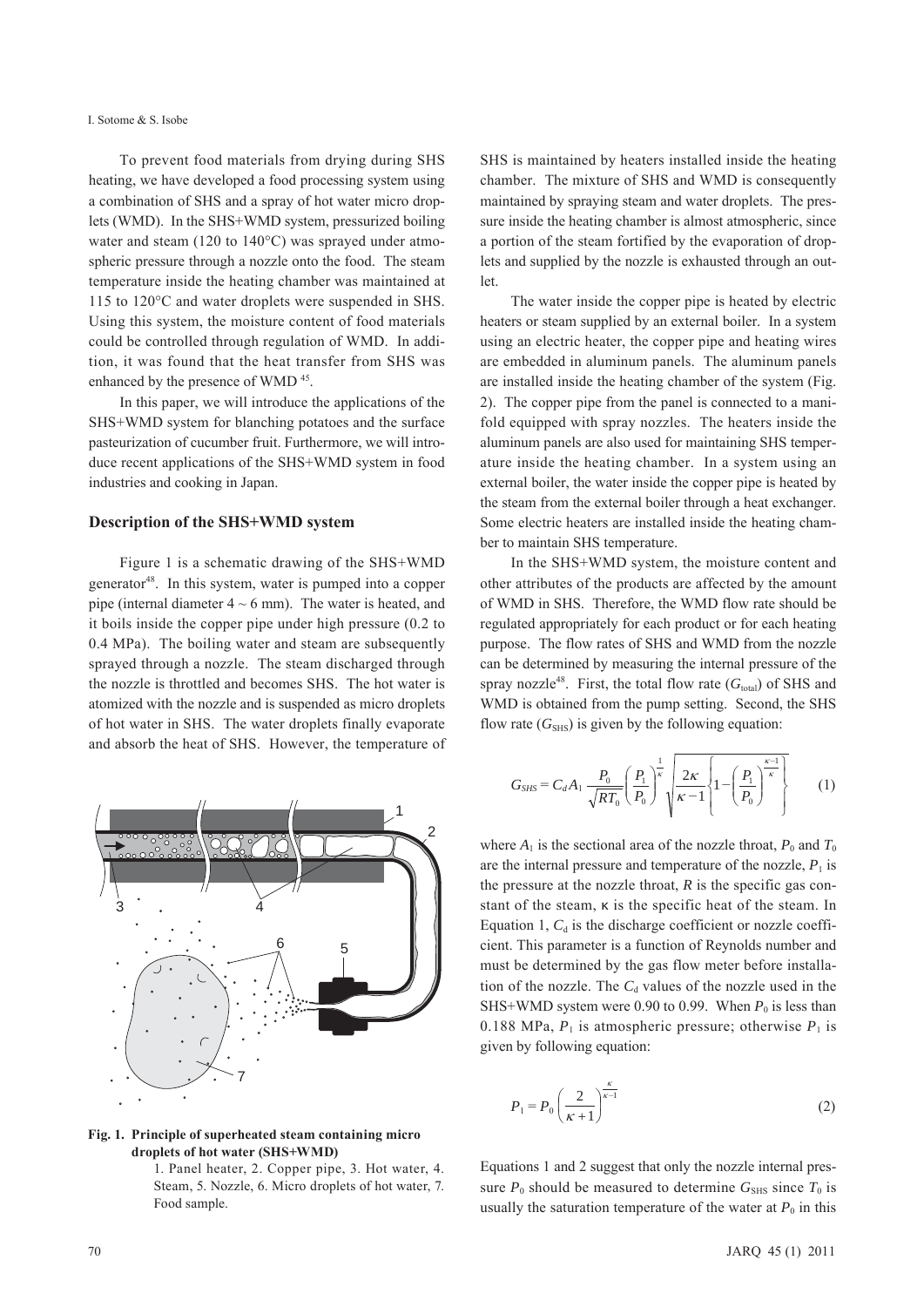

**Fig. 2. Schematic drawing of the SHS+WMD system (electric heater type)** 1. Chamber, 2. Door, 3. Tray or basket, 4. Heating panel, 5. Spray nozzle, 6. Fan, 7. Thermocouple, 8. Heating wire, 9. Power controller, 10. Pump, 11. Water reservoir, 12. Exhaust port.

system. Finally, the WMD flow rate  $G<sub>WMD</sub>$  is obtained by  $G<sub>WMD</sub> = G<sub>total</sub> - G<sub>SHS</sub>$ .

Figure 3 is a diagram of nozzle internal pressure versus WMD and SHS flow rates using an electric SHS+WMD generator. The diagram shows the steam flow rate  $G<sub>SHS</sub>$ , which is calculated from the nozzle internal pressure by Equation 1. In this type of SHS+WMD generator, WMD did not discharge from the nozzle when the nozzle internal pressure was less than 0.188 MPa, and it increased as the nozzle internal pressure increased when the pressure was higher than 0.188 MPa.

# **Blanching potatoes** 46,47,51

For blanching potatoes, boiling water or saturated steam is usually used as a heating medium. However, softening of tissue and unexpected changes in quality are caused by water absorption into the potato tissue when these heating media are used. In addition, a portion of solid content dissolves into the hot water from the potato, especially in hot-water processing. This causes flavor loss in the potato and cost for eliminating the solid content from the water before the reuse and disposal of the water. Using SHS to blanch potatoes solves these problems. In SHS heating, steam condenses on a material, transferring a large amount of latent heat to the material in the early stage of heating. However, water condensed on the material and water inside the material evaporate after the temperature of the material increases due to the high drying capacity of SHS. Thus, water absorption is not observed in potatoes blanched with SHS. Although the drying capacity of SHS prevents water absorption into food products, it sometimes causes weight





loss and the formation of a dried layer on the surface of the products due to water evaporation. To simultaneously prevent the flavor and texture changes and weight loss of potatoes that is caused by blanching, we applied the SHS+WMD system to potato blanching.

Figure 4 plots changes in the mass of the potato samples during the heating process. Potatoes weighing between 70 to 80 g were heated with SHS+WMD, SHS, and hot water. The temperature of the steam was set at 115°C in SHS+WMD and SHS heating. In hot water heating, 3.0 kg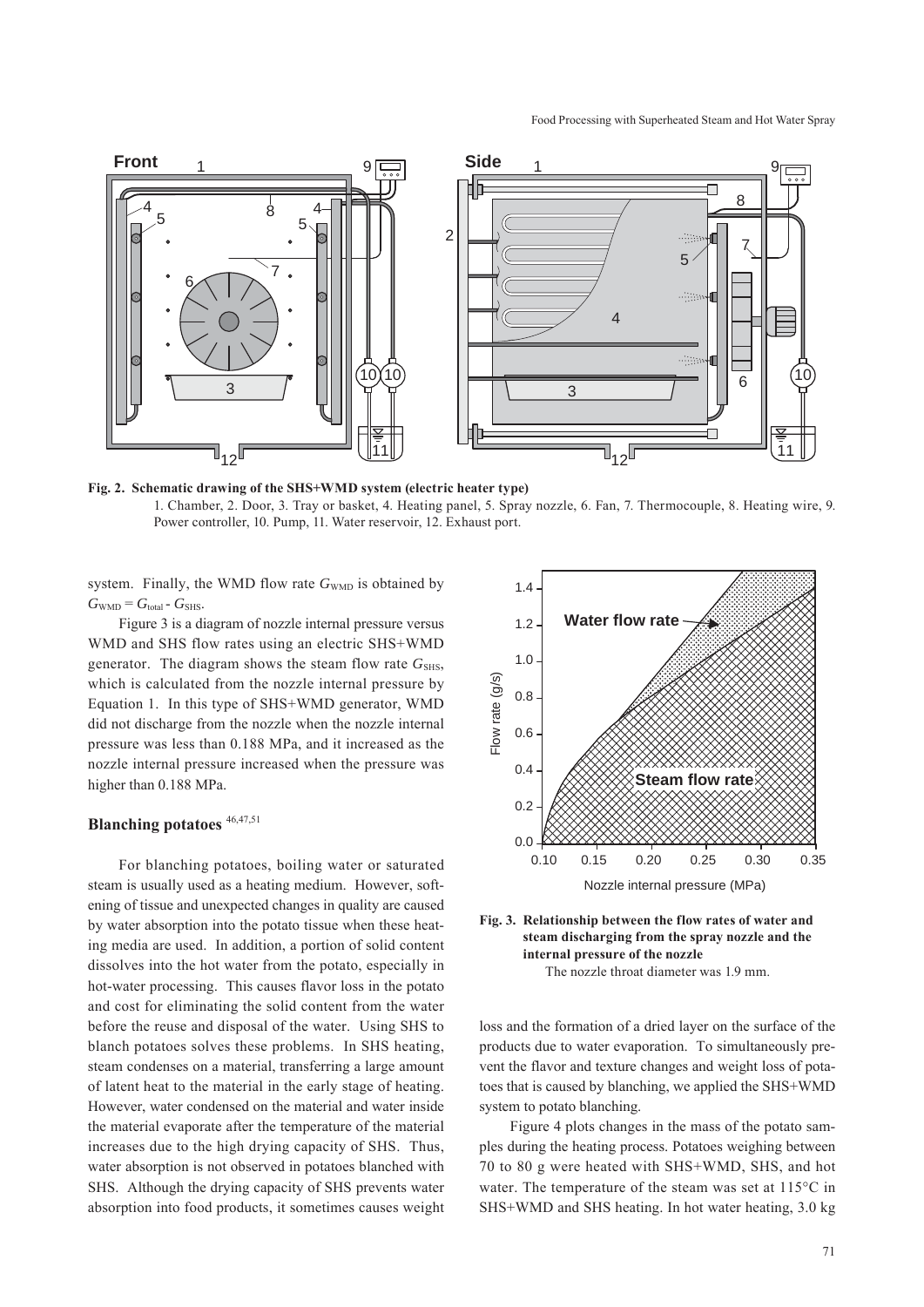of boiling water were used. In hot water heating, the mass of the potatoes increased as the heating time increased. This was because hot water was absorbed by the potatoes. In addition, some soluble solid components were collected from the hot water used for the heating. The amount of these components was 0.15 to 0.2 g for each potato after they had been heated for more than 10 min, which was relatively large when considering the dry mass of potatoes (approximately 12 g). This dissolution of solid content would presumably decrease if the hot water were reused many times as in actual blanching. For SHS heating, the relative mass of the potatoes increased in the early stage of heating since steam condensed on the surface of the potatoes and some amount of condensed water was absorbed by the potato. However, the relative mass of the potatoes started decreasing after 2.5 min and had decreased to 96.7% after 16 min of heating due to the evaporation of moisture. In SHS+WMD heating, the relative mass of the potatoes increased in the early stage of heating, as with SHS heating. After 5 minutes of heating, the relative mass of the potatoes decreased, although the mass ratio decreased much more slowly than with SHS heating. Water droplets in SHS, which were sprayed on the surface of the potatoes, supplied moisture to the potatoes and prevented drying.

Figure 5 presents changes in the breaking stress of potato specimens in the blanching process. Breaking stress was measured using a creep meter (RE-35000, Yamaden, Tokyo) by penetrating the sliced sample (10 mm thickness) with a cylindrical plunger (φ: 2 mm) at 0.5 mm/s. The breaking stress of potato specimens decreased, or in other words, the potatoes became soft as the heating time became longer in the case of all heating media. In hot water heating, the breaking stress of the potatoes decreased considerably, and potato tissue became brittle. These notable changes in potato texture due to hot water heating were presumably caused by the absorption of water by potato tissue and the dissolution of solid components from the potatoes into the hot water. In contrast to hot water heating, the softening of potato tissue was prevented in SHS+WMD and SHS heating at almost the same level.

SHS+WMD enabled the moisture regulation of food materials during SHS heating. SHS+WMD simultaneously improved the quality and the yield of blanched potatoes. This effect of SHS+WMD was also observed in the heating of Japanese radish roots<sup>34</sup>, carrots<sup>35</sup>, broccoli<sup>56</sup>, green soybeans<sup>57</sup>, and aroids<sup>58</sup>.

### **Surface pasteurization of cucumber fruit** <sup>44</sup>

These days, the cut fruit and vegetable market as well as the market for ready-to-eat meals using fresh vegetables are increasing. Potato salad is one of the major ready-to-eat meals sold at supermarkets. Potato salad usually consists of



**Fig. 4. Changes in mass of potato during heating process**  by SHS+WMD  $(*)$ , SHS  $(\triangle)$ , and hot water  $(\triangle)$ Error bars represent standard error of the mean.





Error bars represent standard error of the mean. Bars with the same letter are not significantly different. (Tukey's HSD, *P* < 0.05).

boiled and mashed potato, mayonnaise, and some kinds of fresh vegetables, including cucumber fruit, onion, and cabbage. The shelf life of potato salad is relatively short as microorganisms from cucumber fruit rapidly proliferate inside mashed potato. On the surface of fresh cucumber fruit, the population of microorganisms is usually  $10^7 \sim 10^8$ CFU/g. Hypochlorite solution enables the decontamination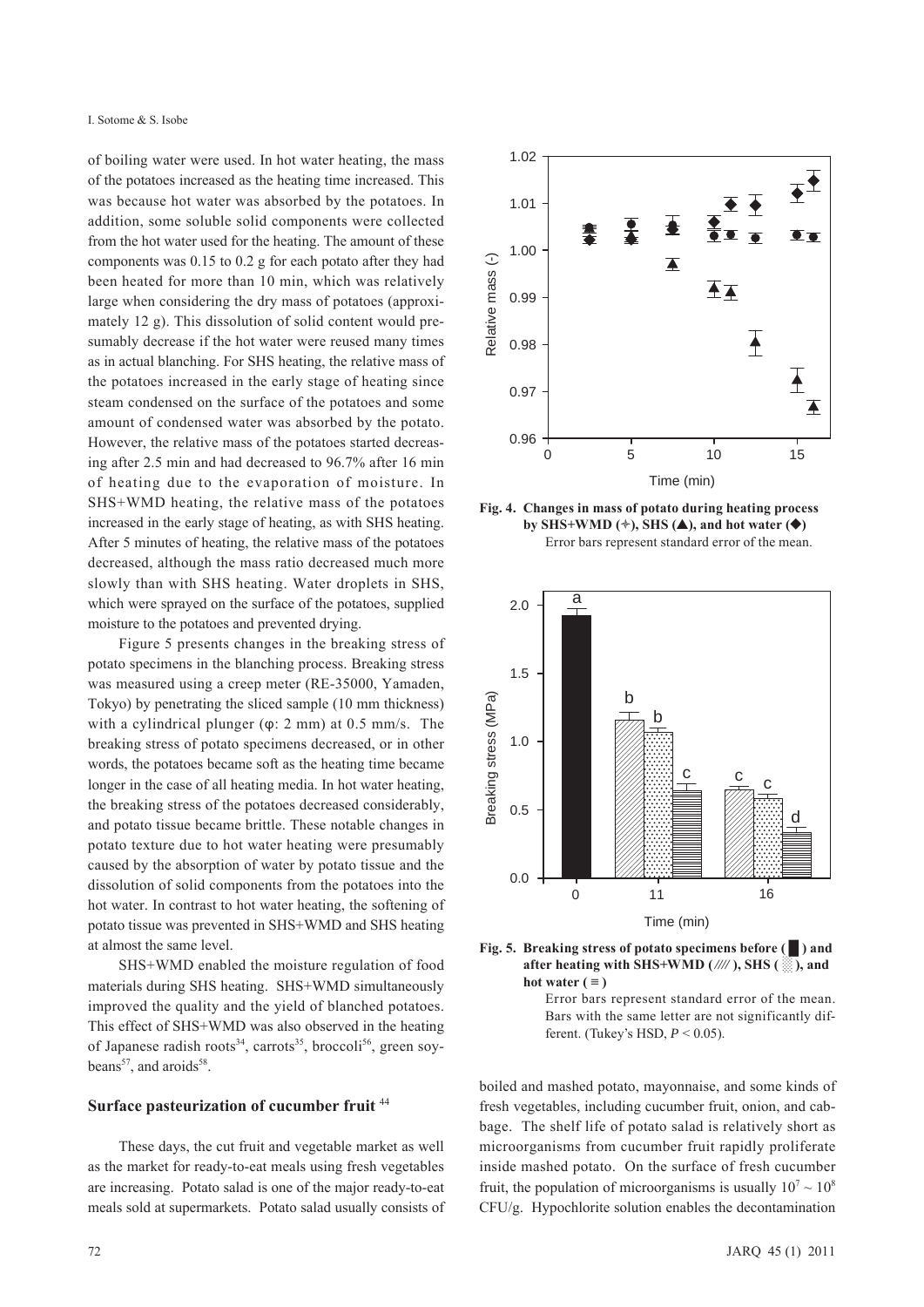of 2 to 3 log CFU/g of microorganisms with slight flavor and texture changes; however, the decontamination effect remains unsatisfactory. Suppliers and distributors of readyto-eat meals are currently looking for technology that will enable the effective decontamination of microorganisms from fruits and vegetables without significant changes in quality.

In many fresh fruits and vegetables, microorganisms inhabit only the surfaces. This suggested that brief, efficient heating will provide effective pasteurization for fresh fruits and vegetables without major changes in quality. This is because the higher heat transfer rate allows the surface temperature of the vegetables to be raised high enough for pasteurization before the heat conducts into the vegetables from the surface.

Although conventional SHS shows a high heat transfer rate due to latent heat, it was found that the heat transfer rate was enhanced by adding water micro droplets to SHS. Figure 6 presents changes in the difference between the core temperature of the potato cylinder and the final temperature of the potato cylinder (i.e.  $100^{\circ}$ C)<sup>47</sup>. In this experiment, potato cylinders with 8 mm diameter were heated with SHS+WMD and SHS. For SHS+WMD heating, the SHS and WMD flow rates were 2.46 and 0.54 kg/h respectively, while the flow rate was  $3.0 \text{ kg/h}$  for SHS heating. The temperature of SHS was 115°C in both cases. The decimal reduction time of the temperature difference  $T_f$  - *T* by SHS+WMD heating was shorter than by SHS heating, i.e., SHS+WMD presented a higher heat transfer rate. One reason that the heat transfer of SHS was enhanced by water droplets may be as follows: When SHS was used for heating, a layer of condensed water formed on the surface of the object, through which heat was transferred from SHS to the object. When micro droplets were sprayed with SHS, the water layer was stirred by the collisions of the droplets with the object, and the thermal resistance of the water layer presumably decreased. Thus, the heat transfer from SHS to the object was enhanced by the presence of WMD. It is expected that SHS+WMD enables efficient surface pasteurization of vegetables with slight changes in quality.

Figure 7 plots the decreases in the standard plate count of cucumber fruit bacteria in the heating processes. The cucumber fruit dissected in  $10 \sim 15$  mm were heated with SHS+WMD, SHS, and boiling hot water. In SHS+WMD and SHS heating, the steam temperature was controlled at 115°C. After heating, samples were cooled by ice water. The microorganisms on the samples were cultivated on standard plates for 48 h at 37°C, and the number of the colonies on the plates were counted. SHS+WMD heating exhibited the highest pasteurization effect among the three heating media. This was presumably because the surface temperature of the cucumber fruit increased fastest in SHS+WMD heating.









**Fig. 7. Standard plate count of cucumber fruit bacteria** The cucumber fruit were raw  $(*)$  or heated with SHS+WMD ( $\ast$ ), SHS ( $\triangle$ ), and hot water ( $\star$ ).

Figure 8 plots changes in the ratio of breaking stress and breaking strain of the cucumber fruit in each heating process. This ratio represents the crispness of the cucumber fruit. The breaking stress and the breaking strain were measured using a creep meter (RE-35000, Yamaden, Tokyo) by penetrating the sample with a cylindrical plunger (φ: 2 mm) from the epidermis at 0.5 mm/s. As the heating time in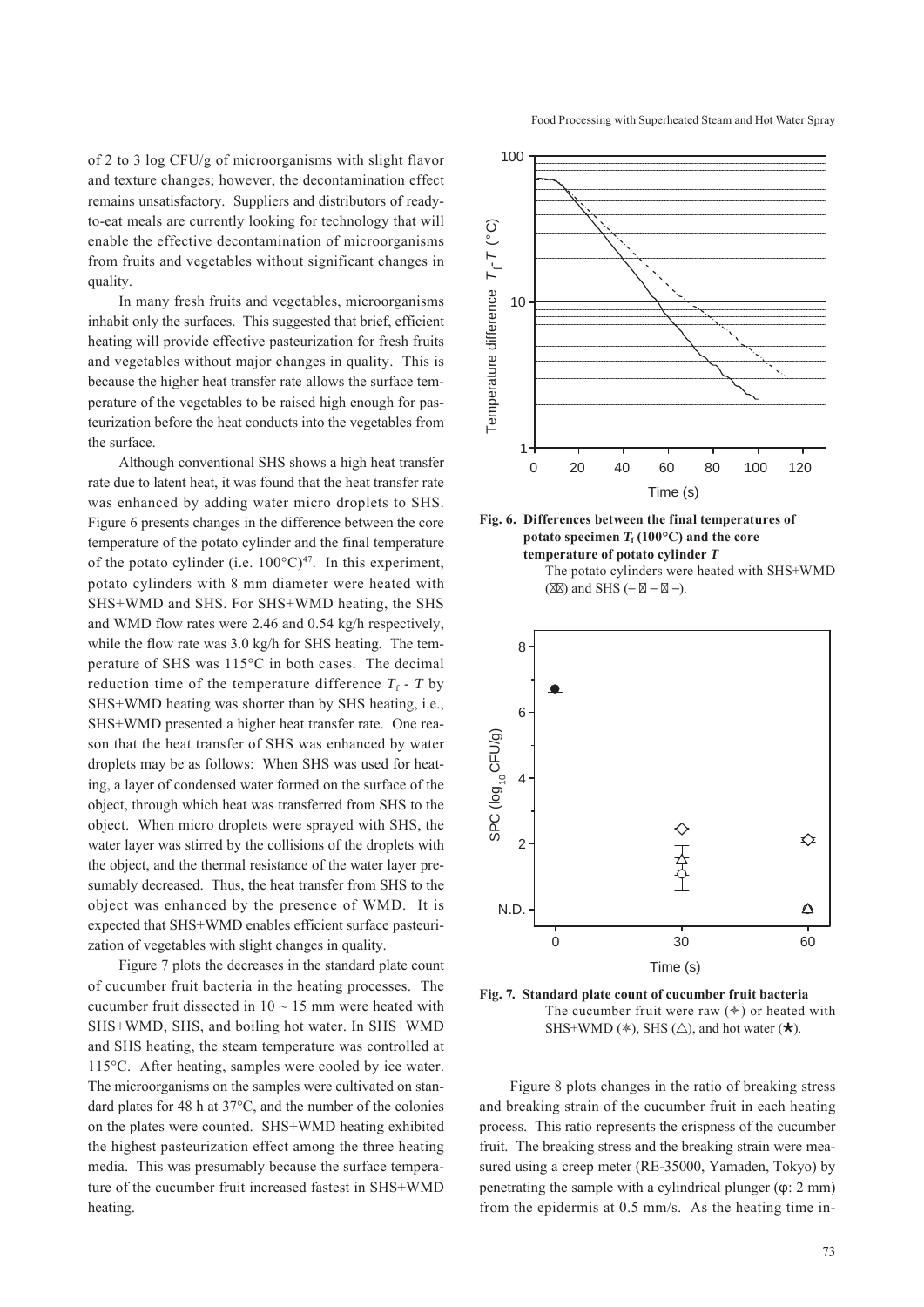creased, the cucumber fruit became soft and less crisp especially in hot water heating. In SHS+WMD heating for 30 s, the change in the cucumber fruit texture was relatively small. This was presumably because SHS+WMD heating did not induce water absorption or water loss in the cucumber fruit.

# **Practical applications of the SHS+WMD system**

The SHS+WMD systems are currently used in food industries for cooking potato salad, boiled pork, and beef products<sup>61</sup>, as well as for the surface pasteurization of dried fishery products. Potato salad is one of the major products in the home meal replacement (HMR) market in various regions around the world. SHS+WMD was found to prevent flavor loss in potato. The flavor of the potato salad was improved by the SHS+WMD system. Potato salad cooked with the SHS+WMD system has been sold at more than 100 supermarkets in Ibaraki, Chiba, Tochigi, and Saitama prefectures in Japan since 2005, and the amount of sales is 90,000 to 120,000 packs (100 g/pack) per month.

One of the other applications of the SHS+WMD system is cooking meals for patients who have undergone hematopoietic stem cell transplantation (HSCT) in the National Cancer Center Hospital in Tokyo, Japan. After HSCT, autoclaved meals are usually served to the patients since their immunogenic potential is extremely low. However, it has been pointed out that autoclaved meals lower the quality of life (QOL) of the patients since the autoclaving process limits variety in menus and causes flavor loss in the meals. To improve the QOL of HSCT patients, the National Cancer Center Hospital has started a trial where the SHS+WMD system is applied to cooking and processing meals for HSCT patients. In the trial, the autoclaved vegetables in the meals are replaced by vegetables steamed and pasteurized by the SHS+WMD system, which have a similar flavor and texture to fresh vegetables. The SHS+WMD system increases the variety and improves the quality of the meals for HSCT patients.

# **Conclusions**

The SHS+WMD system was originally developed for heating agricultural products without moisture absorption, moisture loss, and component loss in the products. The SHS+WMD system is generally suitable for processes where product quality is affected by moisture absorption, moisture loss, and the loss of solid components. In addition, it was found that WMD increased the heat transfer rate of SHS. This effect is preferable for a heating process where the surface temperature of a product should increase rapidly, such as for the surface pasteurization of vegetables. In actual food processing, however, it is difficult to predict



**Fig. 8. Changes in the texture of cucumber fruit by heating process** The cucumber fruit were raw  $(*)$  or heated with SHS+WMD ( $\ast$ ), SHS ( $\triangle$ ), and hot water ( $\star$ ).

which product or process the SHS+WMD system is suitable for, because the relationship between the changes in quality and moisture or temperature profiles of a product during processing is extremely complicated. In future studies, therefore, it is necessary to examine the system in terms of various kinds of products and processes to expand the application of the system.

### **Acknowledgments**

This work was supported by the Research and Development Program for New Bio-industry Initiatives from the Bio-oriented Technology Research Advancement Institution.

# **References**

- 1. Abe, T. & Miyashita, K. (2006) Surface sterilization of dried fishery products in superheated steam and hot air. *Nippon shokuhin kagaku kougaku kaishi* (*J. Jpn. Soc. Food Sci.*), **53**, 373–379 [In Japanese with English summary].
- 2. Abe, T. & Miyashita, K. (2007) Heat treatment of scallop adductor muscle using superheated steam. *J. Food Sci.*, **72**, E345–E350.
- 3. Amatsubo, T., Hagura, Y. & Suzuki, K. (2006) The effect of superheated steam treatment on the quality of vegetable oils. *Food Sci. Technol. Res.*, **12**, 114–118.
- 4. Barbieri, S., Elustondo, M. & Urbicain, M. (2004) Retention of aroma compounds in basil dried with low pressure superheated steam. *J. Food Eng.*, **65**, 109–115.
- 5. Burg, P. & Fraile, P. (1995) Vitamin C destruction during the cooking of a potato dish. *Lebensm.* – *Wiss. u.* – *Technol.*, **28**,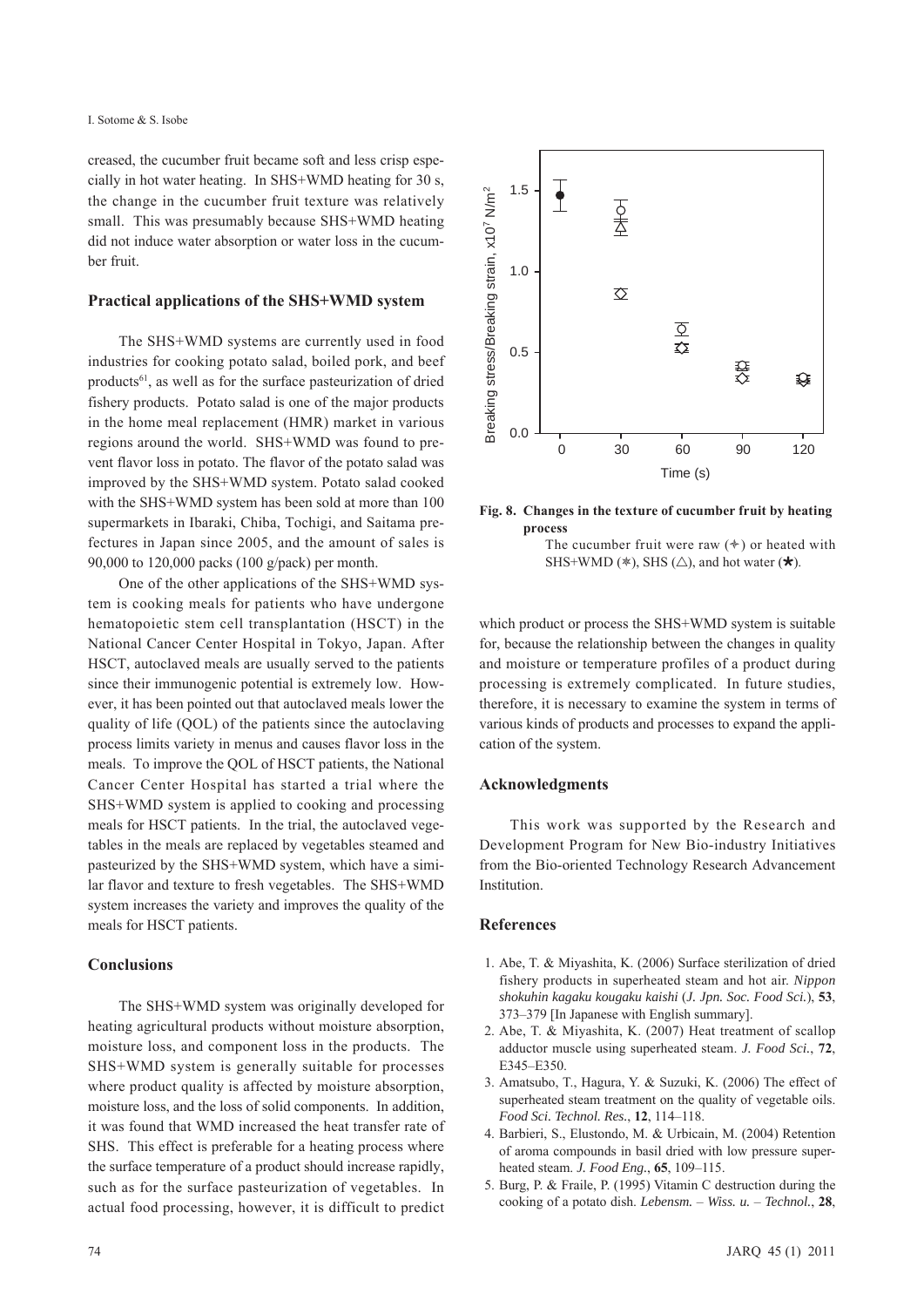506–514.

- 6. Cenkowski, S. et al. (2007) Decontamination of food products with superheated steam. *J. Food Eng.*, **83**, 68–75.
- 7. Collier, C. P. & Townsend, C. T. (1956) The resistance of bacterial spores to superheated steam. *Food Technol.*, **10**, 477–481.
- 8. Elustondo, D., Elustondo, M. P. & Urbicain, M. J. (2001) Mathematical modeling of moisture evaporation from foodstuffs exposed to subatmospheric pressure superheated steam. *J. Food Eng.*, **49**, 15–24.
- 9. Fraile, P. & Burg, P. (1997) Reheating of a chilled dish of mashed potatoes in a superheated steam oven. *J. Food Eng.*, **33**, 57–80.
- 10. Fraile, P. & Burg, P. (1997) Influence of convection heat transfer on the reheating of a chilled ready-cooked dish in an experimental superheated steam cell. *J. Food Eng.*, **33**, 263– 280.
- 11. Head, D. S. et al. (2008) Effects of superheated steam on *Geobacillus stearothermophilus* spore viability. *J. Appl. Microbiol*., **104**, 1213–1220.
- 12. Hiranvarachat, B., Suvarnakuta, P. & Devahastin, S. (2008) Isomerisation kinetics and antioxidant activities of β-carotene in carrots undergoing different drying techniques and conditions. *Food Chem.*, **107**, 1538–1546.
- 13. Huang, T. C., Ho C. T. & Fu H. Y. (2004) Inhibition of lipid oxidation in pork bundles processing by superheated steam frying. *J. Agric. Food Chem.*, **52**, 2924–2928.
- 14. Iyota, H. et al. (2001) Drying of sliced raw potatoes in superheated steam and hot air. *Drying Technol.*, **19**, 1411–1424.
- 15. Iyota, H. et al, (2001) Simulation of superheated steam drying considering initial steam condensation. *Drying Technol.*, **19**, 1425–1440.
- 16. Iyota, H. et al. (2008) Effect of time-dependent humidity profiles from air to superheated steam on drying of a wetted starch sphere. *Drying Technol.*, **26**, 211–221.
- 17. Kingcam, R., Devahastin, S. & Chiewchan, N. (2008) Effect of starch retrogradation on texture of potato chips produced by low-pressure superheated steam drying. *J. Food Eng.*, **89**, 72–79.
- 18. Kondjoyan, A. & Portanguen, S. (2008) Prediction of surface and "under surface" temperature on poultry muscles and poultry skins subjected to jets of superheated steam. *Food Res. Int.*, **41**, 16–30.
- 19. Kondjoyan, A. & Portanguen, S. (2008) Effect of superheated steam on the inactivation of Listeria innocua surface-inoculated onto chicken skin. *J. Food Eng.*, **87**, 162–171.
- 20. Kozanoglu, B. et al. (2006) Drying of seeds in a superheated steam vacuum fluidized bed. *J. Food Eng.*, **75**, 383–387.
- 21. Kubota, K. et al. (1978) Soaking of superheated-steamtreated rice to prepare soaked rice of hi level moisture. *Nippon shokuhin kogyo gakkaishi (J. Food Sci. Technol.)*, **25**, 251–256 [In Japanese with English summary].
- 22. Lazar, M. E. (1972) Blanching and partial drying of foods with superheated steam. *J. Food Sci.*, **37**, 163–166.
- 23. Leeratanarak, N., Devahastin, S. & Chiewchan, N. (2006) Drying kinetics and quality of potato chips undergoing different drying techniques. *J. Food Eng.*, **77**, 635–643.
- 24. Léonard, A. et al. (2008) Effect of far-infrared radiation assisted drying on microstructure of banana slices: an illustrative use of X-ray microtomography in microstructural evaluation of a food product. *J. Food Eng.*, **85**, 154–162.
- 25. Marero, L. M. et al. (1986) Changes in the tocopherol and

unsaturated fatty acid constituents of spices after pasteurization with superheated steam. *J. Nutr. Sci. Vitaminol.*, **32**, 131–136.

- 26. Markowski, M. et al. (2003) The effect of superheated-steam dehydration kinetics on textural properties of Asian noodles. *Trans. ASAE*, **46**, 389–395.
- 27. Methakhup, S., Chiewchan, N. & Devahastin, S. (2005) Effects of drying methods and conditions of drying kinetics and quality of Indian gooseberry flake. *LWT – Food Sci. Technol.*, **38**, 579–587.
- 28. Nathakaranakule, A., Kraiwanichkul, W. & Soponronnarit, S. (2007) Comparative study of different combined superheated-steam drying techniques for chicken meat. *J. Food Eng.*, **80**, 1023–1030.
- 29. Niamnuy, C., Devahastin, S. & Soponronnarit, S. (2007) Effects of process parameters on quality changes of shrimp during drying in a jet-spouted bed dryer. *J. Food Sci.*, **72**, E553–E563.
- 30. Nimmol, C. et al. (2007) Drying of banana slices using combined low-pressure superheated steam and far-infrared radiation. *J. Food Eng.*, **81**, 624–633.
- 31. Nishioka, F., Asaoka, D. & Ymazaki, M (2004) The research on the high quality of the boiled–dried adductor muscle (shiraboshi) using superheated steam. *Nippon shokuhin kagaku kougaku kaishi* (*J. Jpn. Soc. Food Sci.*), **51**, 167–171 [In Japanese with English summary].
- 32. Ono, K. et al. (2006) Sterilizing effect of superheated steam on microbes in Chinese cabbage. *Nippon shokuhin kagaku kougaku kaishi* (*J. Jpn. Soc. Food Sci.*), **53**, 172–178 [In Japanese with English summary].
- 33. Ono, K. et al. (2007) Effect of superheated steam treatment on the preservation and sensory characteristics of Buckwheat noodles. *Nippon shokuhin kagaku kougaku kaishi* (*J. Jpn. Soc. Food Sci.*), **54**, 320–325 [In Japanese with English summary].
- 34. Osada, S. et al. (2007) Basic cooking and processing properties of Aqua-gas treated food materials (Part 3) – Using root of Japanese radish –. *J. Integr. Stud. Diet. Habits*, **18**, 223– 230 [In Japanese with English summary].
- 35. Osada, S. et al. (2008) Basic cooking and processing properties of Aqua-gas treated food materials (Part 5) – using carrot –. *J. Integr. Stud. Diet. Habits*, **19**, 239–246 [In Japanese with English summary].
- 36. Pimpaporn, P., Devahastin, S. & Chiewchan, N. (2007) Effects of combined pretreatments on drying kinetics and quality of potato chips undergoing low-pressure superheated steam drying. *J. Food Eng.*, **81**, 318–329.
- 37. Prachayawarakorn, S., Prachayawashin, P. & Soponronnarit, S. (2006) Heating process of soybean using hot-air and superheated-steam fluidized-bed dryers. *LWT* – *Food Sci. Technol.*, **39**, 770–778.
- 38. Pronyk, C., Cenkowski, S. & Abramson, D. (2006) Superheated steam reduction of deoxynivalenol in naturally contaminated wheat kernels. *Food Control*, **17**, 789–796.
- 39. Quast, D. G., Leitão, M. F. F. & Kato, K. (1977) Death of *Bacillus Stearothermophilus* 1518 spores on can covers exposed to superheated steam in a Dole aseptic canning system. *Lebensm.* – *Wiss. u.* – *Technol.*, **10**, 198–202.
- 40. Rordprapat, W. et al. (2005) Comparative study of fluidized bed paddy drying using hot air and superheated steam. *J. Food Eng.*, **71**, 28–36.
- 41. Rouatbi, M., Duquenoy, A. & Giampaoli, P. (2007) Extraction